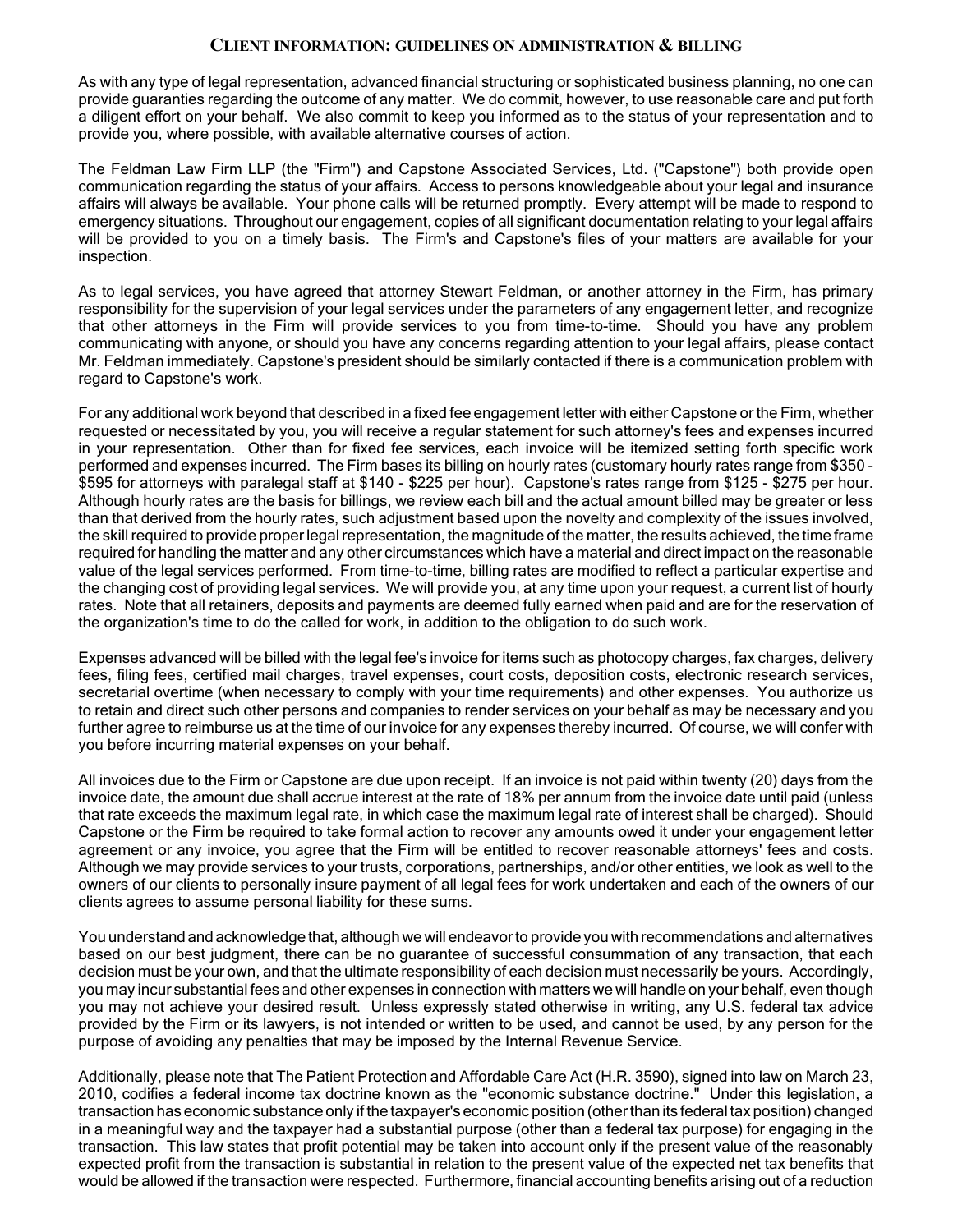## GUIDELINES ON ADMINISTRATION & BILLING Page 2

in federal income tax are disregarded in determining whether the taxpayer has a substantial purpose for entering into the transaction.

Failure to demonstrate the economic substance of a transaction will be subject to an automatically-applied penalty equal to 20% of the underpayment (40% if the transaction is not adequately disclosed on the tax return). This law imposes virtual strict liability for these penalties by eliminating the reasonable cause and good faith defenses otherwise available under pre-existing law.

You may terminate our legal representation at any time upon written request. The Firm may withdraw from your legal representation should: (i) it believe such continuation is prohibited by the Code of Professional Responsibility; (ii) you fail to comply with our agreements as reflected in your engagement letter or any subsequent agreements or commitments to the Firm; or (iii) the Firm believes, for any reason, the attorney/client relationship is compromised or has been detrimentally affected. In the event the Firm withdraws, you agree to promptly retain other legal counsel. Upon termination or withdrawal, you agree immediately to pay all accrued and outstanding fees and expenses including through the conclusion of any fixed price assignment or for a given term, plus (in the case of the Firm) subsequent fees incurred by the Firm to facilitate the transfer of representation to any subsequent law firm and/or for the Firm to fully and completely withdraw. If you have contracted with the Firm's Capstone or Export Assurance affiliates, the withdrawal of the Firm will not affect Capstone's obligations to you or your obligations to Capstone, which shall be undiminished as to called for non-legal services and fees.

*POTENTIAL CONFLICTS.* When we are asked to provide legal services for more than one person (e.g., multiple owners of a business or a husband and a wife in an estate planning assignment or a business matter), conflicts may arise. If we are to act as attorneys for multiple persons, we must balance the interests of all persons involved. Therefore, we cannot be an advocate for any one person against another in the case of multiple representation. The process could favor one to the detriment of the other. By way of further example, a substantial conflict could arise in the determination of what constitutes community property versus separate property. That determination may be more beneficial for one spouse than the other. Further, while divorce may not be contemplated, it is important to realize that estate planning, and especially estate planning that incorporates declarations of gift, could have consequences that either spouse may find adverse in the event of divorce. As an additional example, because the Firm represents or has represented and Capstone administers and has administered many insurers (captive and otherwise, including PoolRe Insurance Corporation), including for those of affiliates of the Firm and Capstone, the Firm will not take on representation adverse to or to the detriment of or against those persons within the scope of the Firm's representation. Similarly, our recommendations could affect the income, property, and support provisions in any divorce or after the death of one of the spouses or that of one business partner versus another. For these and other reasons, each person or entity is advised to and welcome to have separate counsel.

\* \* \*

Should any dispute arise out of or in conjunction with the attorneys' fees and/or costs and/or expenses of the legal work previously performed and due to THE FELDMAN LAW FIRM LLP or its lawyers, agents or principals that cannot be settled by good faith negotiation between the parties, a party shall submit the legal fee portion of the dispute to the Fee Dispute Committee (the "FDC") of the Houston Bar Association (the "HBA") for binding and nonappealable resolution, which shall be the sole and exclusive forum to resolve disputes regarding legal fees for services rendered. Note that, while we hope that any dispute will be amiably resolved directly between us, the State Bar of Texas investigates and prosecutes professional misconduct of Texas attorneys. Should you have any questions, the Office of the General Counsel of the State Bar will provide you with information regarding the Bar's procedures.

With respect to any and all other controversies, disputes or claims whatsoever between (x) the Firm (including its lawyers) and/or its affiliates (including Capstone Associated Services, Ltd.,Capstone Insurance Management(Anguilla), Ltd., Capstone Insurance Management, Ltd., and/orExportAssurance)(including their employees, officers and directors) and (y) any client of the Firm and/or its affiliates related to or arising out of the Firm's or its affiliates' services or arising under or in connection with or related to any of the parties' agreements (but in no event for attorneys' fees for services previously rendered, see preceding paragraph), either party may submit the dispute to any qualified, experienced, recognized, impartial, neutral (x) arbitral association or (y) arbitrator for final resolution in an arbitration proceeding to be concluded within four months, except that the American Arbitration Association (AAA) shall not administer the arbitration and that AAA's supplementary rules for class action arbitrations shall be inapplicable. Submission of all disputes, controversies and claims to a single arbitration proceeding before a single arbitrator under this agreement shall be the sole and exclusive forum for resolving any and all disputes between the parties, except for attorneys' fees for services previously rendered which are before the HBA's FDC.

Except as to the HBA's FDC which shall apply its own rules, all proceedings -- regardless of the arbitral organization or arbitrator actually hearing the dispute -- shall be wholly-conducted physically and in person in Houston, Texas applying Texas substantive law pursuant to the Commercial Arbitration Rules (and not the rules for Large, Complex Commercial